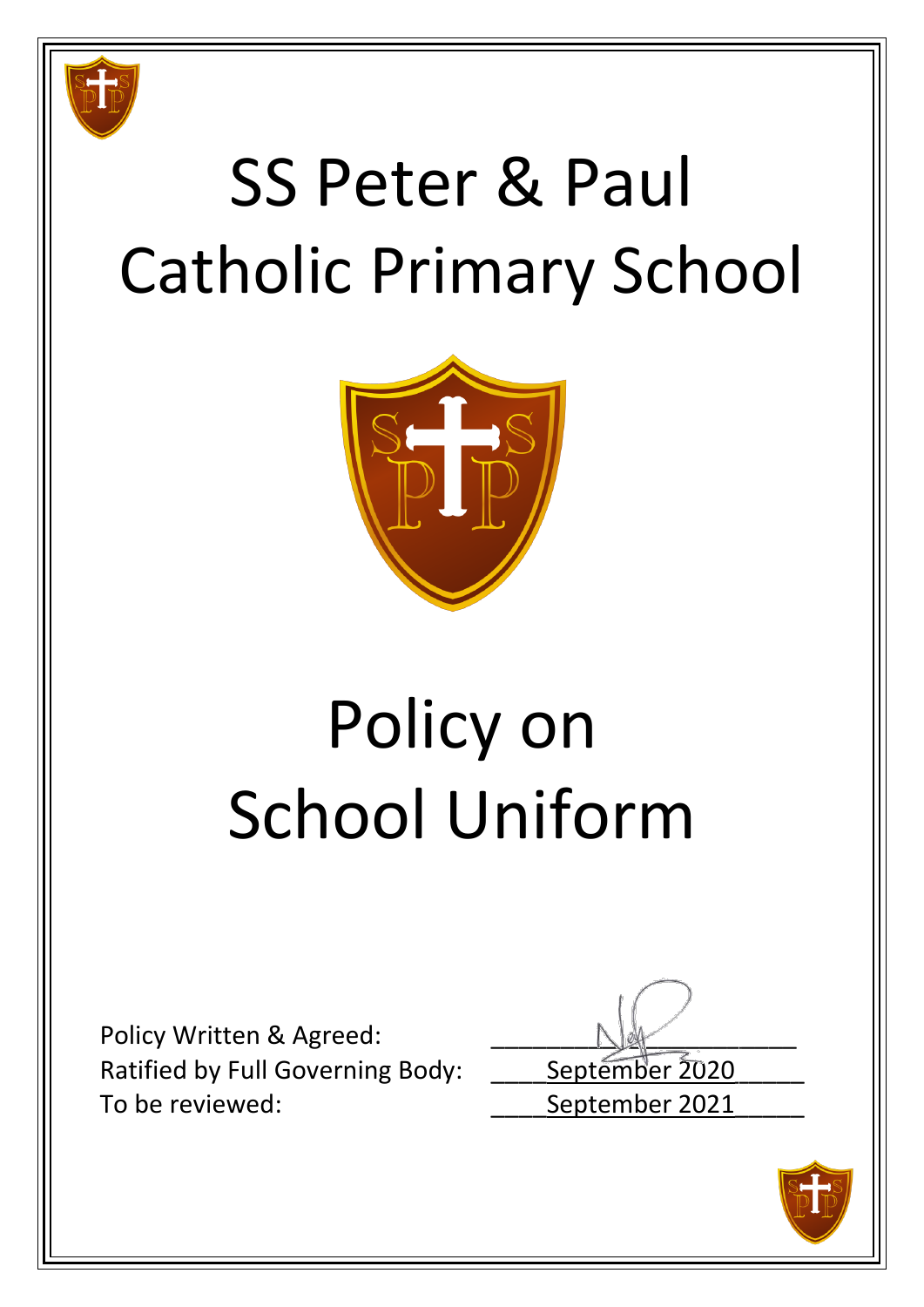# **SS Peter & Paul Whole School Policy on School Uniform**

This School Uniform policy:-

- has been written in accordance with latest DfE guidance;
- reflects the consensus of opinion of the whole staff;
- was discussed, written and agreed by the whole staff;
- has been approved by the Governing body.

The implementation and ownership of this policy is the responsibility of the whole staff.

The overall accountability and effectiveness of the policy will be the responsibility of the Head Teacher and Senior Leadership Team.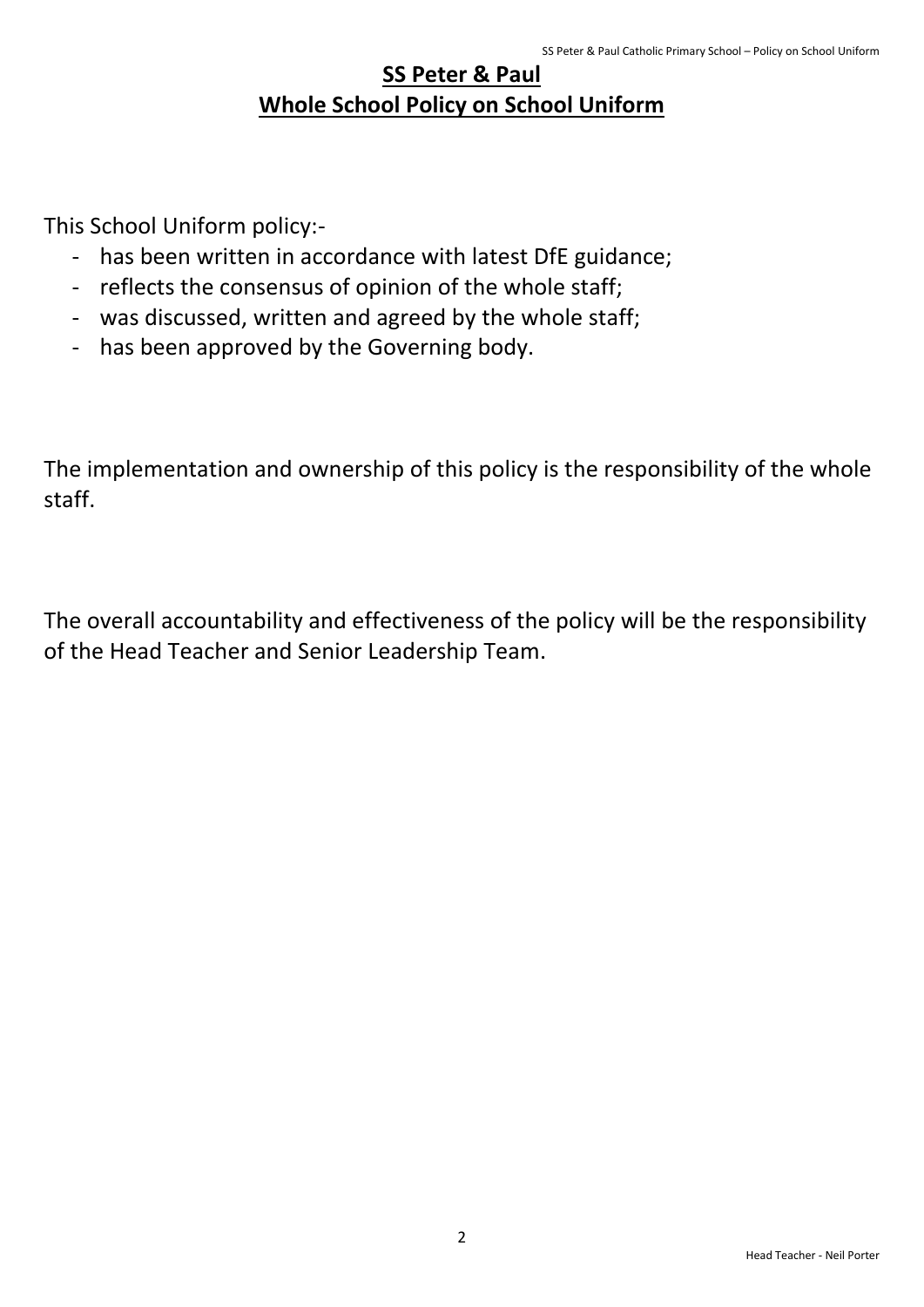At SS Peter & Paul Catholic Primary School we take great pride in our identity as a Catholic school and we endeavour to provide a school experience which helps children to thrive and achieve in a caring Catholic environment. We believe that our school uniform promotes good behaviour and discipline amongst our pupils, giving them a sense of pride in our school and parish community and a sense of belonging to the wider church community and God's family. As a Catholic school, we believe all are created in the image and likeness of God and should be treated as equals in the eyes of God; our uniform policy helps us to come to school as equals and will help us treat each other as equals too.

# **1.0 Rationale**

- **1.1** At SS Peter & Paul Catholic Primary School it is our whole school policy that all children will wear our school uniform when attending our school and when participating in a school organised event outside normal school hours.
- **1.2** When we use the term 'School Uniform' at SS Peter & Paul Catholic Primary School this includes the overall appearance of the pupils while they are at school or participating in an event organised by school. To clarify, school uniform includes:
	- the clothing garments the child is wearing,
	- the footwear the child is wearing,
	- the jewellery and any accessories the child is wearing,
	- the style of haircut that the is wearing,
	- the PE kit the child uses.
- **1.3** A complete list of our uniform is included in this policy and is also published in our School Prospectus.

# **2.0 Aims and Objectives**

- **2.1** Our policy on school uniform is based on the principle that school uniform:
	- promotes a sense of pride in our school,
	- promotes good behaviour and discipline,
	- engenders a sense of community and belonging towards our school,
	- is practical, hard-wearing and smart,
	- identifies the children with our school,
	- prevents children from coming to school in fashion clothes that could be distracting and divisive,
	- makes children feel equal to their peers in terms of appearance,
	- is regarded as suitable wear for school and good value for money by most parents,
	- is designed with health and safety in mind.

# **3.0 School Uniform Specifics**

#### **3.1 Clothing Garments**

**3.1.1** The Governors and Head Teacher feel that it is important that the children wear the full school uniform as it promotes positive behaviour patterns and enhances the school environment and reputation. We ask for parents' co-operation in this matter.

| <b>WINTER UNIFORM</b>                                   | <b>SUMMER UNIFORM</b>                                 |
|---------------------------------------------------------|-------------------------------------------------------|
| Brown Trousers (Short or Long)                          | Brown Trousers (Short or Long)                        |
| Brown Skirt or Pinafore                                 | Brown Skirt or Pinafore or Yellow/Lemon checked dress |
| <b>Cream Shirt or Blouse</b>                            | Gold Polo Shirt                                       |
| School Tie                                              | Brown Jumper or Cardigan                              |
| Brown Jumper or Cardigan                                | Brown or White Socks (not sports socks)               |
| Brown or Fawn Socks / Brown Tights (not flesh coloured) |                                                       |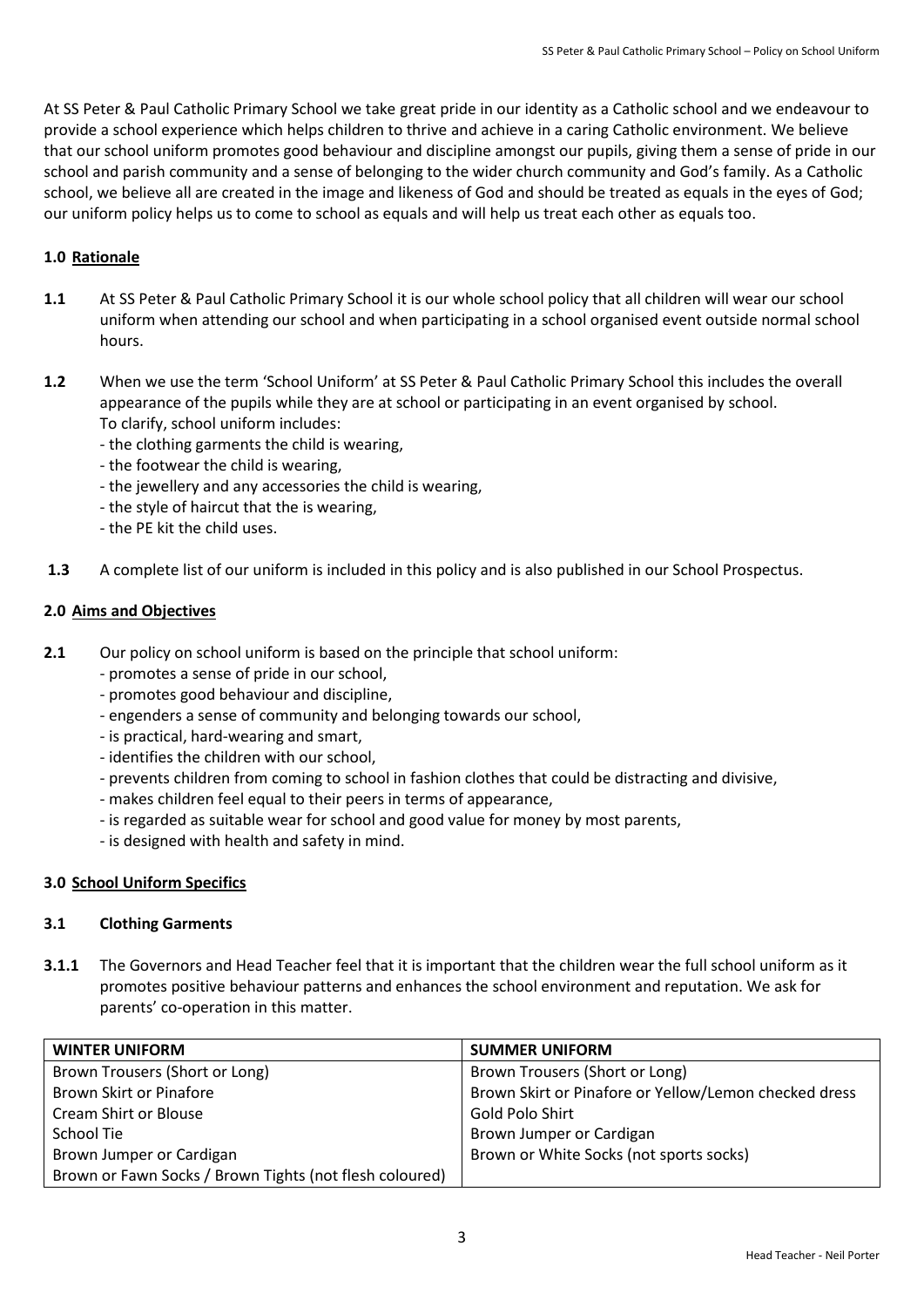- **3.1.2** At SS Peter & Paul, we have a Winter Uniform and a Summer Uniform.
	- Winter Uniform is worn after Autumn Half-Term until Easter Holiday. (3 x Half-Terms)

- Summer Uniform is worn from start of Summer Term until Autumn Half-Term. (3 x Half-Terms)

| Autumn 1 | – Autumn ∠ | Spring 1 | Spring 2 | Summer  | Summer    |
|----------|------------|----------|----------|---------|-----------|
| summer   | Winter     | Winter l | Winter   | Uniform | : Uniform |
| Uniform  | Unitorm    | Unitorm  | Uniform  | summer  | Summer    |

**3.1.3** All items of clothing must be marked with the child's name and class.

#### **3.2 Footwear**

- **3.2.1** At SS Peter & Paul, we follow strict Health & Safety guidelines regarding footwear for children. We want every child to grow steadily into healthy adults with a reduced risk of injury or damage to their feet whilst at school. We ask all children to wear sensible smart black shoes all year round.
- **3.2.2** Shoes with a platform sole or high heel are not allowed as they are dangerous and inappropriate for school activities.
- **3.2.3** Trainers and casual shoes are not allowed in school as this style of footwear is only appropriate for sport or for leisure wear. This is not appropriate for school as it is not in-keeping with the smart appearance of our school uniform.
- **3.2.4** Boots which come up above the ankle are not allowed in school as they are not in-keeping with the smart appearance of our school uniform. In cases of extreme bad weather, boots can be worn on the way to school, at play time and at dinner time but must be changed out of for lesson time in school.
- **3.2.5** Open-toe sandals are not allowed in school on the grounds of health and safety as they do not offer adequate protection to the toes. They are also considered inappropriate as they are too casual and not in-keeping with the smart appearance of our school uniform.
- **3.2.6** Special requests for exceptions to the above footwear rules must be submitted in writing to the Head Teacher and will only be considered on medical grounds.

#### **3.3 Jewellery and Accessories**

- **3.3.1** At SS Peter & Paul, we follow strict Health & Safety guidelines regarding Jewellery and Accessories for children in school. We do not allow children to wear jewellery or accessories while they are in school as it is not inkeeping with the smart appearance of our school uniform.
- **3.3.2** The exceptions to this rule are that children may a simple watch.
- **3.3.3** Children are not allowed to wear earrings of any sort.
- **3.3.4** Necklaces, bracelets, anklets, bangles, bands, rings and medals/badges are not permitted in school. The only exceptions to this are that a child may wear a badge on their uniform to celebrate their birthday and their House Team badge.
- **3.3.5** Watches must be removed for PE lessons and swimming lessons.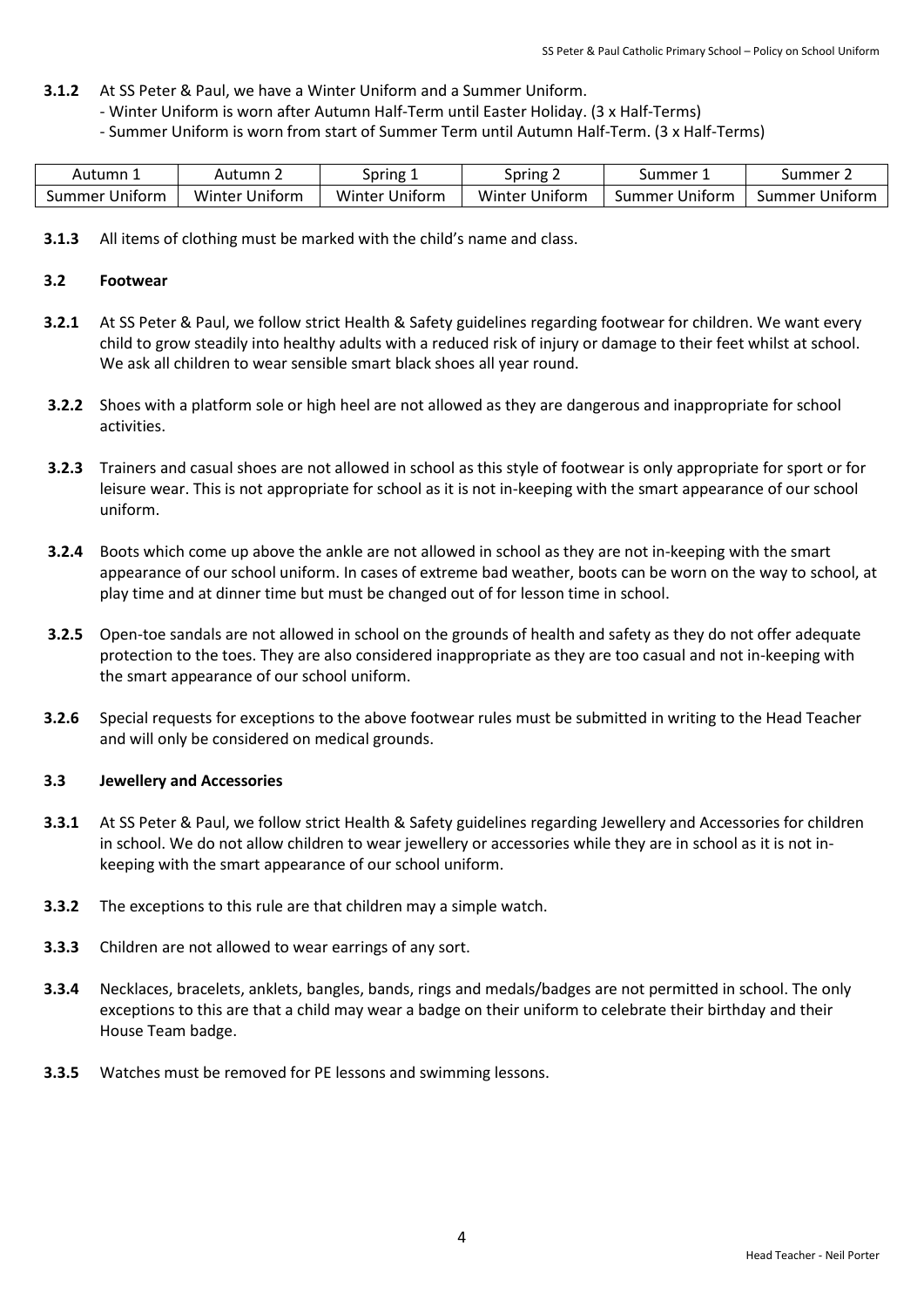# **3.4 Haircuts**

- **3.4.1** At SS Peter & Paul, we ask that parents ensure that their child's haircut is of a reasonable and sensible style for school, avoiding fashionable or extreme haircuts. The school does not allow fashionable or extreme haircuts because they are inappropriate for school, serve as a distraction or talking point with other children and are not in-keeping with the smart appearance of our school uniform.
- **3.4.2** Hair should be a reasonable, sensible and safe length for school activities. Hair must not be too long. Hair should not cover the child's eyes or hinder their vision in any way. Long hair must be tied back using a plain bobble or hair band. Fashionable, elaborate or extreme bobbles, bands and hair accessories are not permitted in school. Children come to school to learn, not to partake in a fashion show.
- **3.4.3** Hair must not be too short either. The hair should cover the scalp so that the scalp is not visible due to the hair being shaved or cut too short. Of course, hair can be shaved but there must be no defined lines or patterns shaved into the hair and any transitions from short hair to longer hair (and vice versa) should be blended in so that no defined lines are created. Hair must be even on all sides (not shaved up higher on one side compared to the other). Any haircuts of this nature are not allowed and are deemed inappropriate for school as they are not in-keeping with the smart appearance of our school uniform.
- **3.4.4** Hair products such as gel, hairspray and mousse which create a wet look effect in the hair or a spiked effect in the hair are also not permitted and deemed inappropriate for school. There is no need for these products to be applied to hair for the school day.
- **3.4.5** These rules on hair are not gender specific and apply to both boys and girls.

# **3.5 PE Kit and Swimming Kit**

**3.5.1** It is a legal requirement of the National Curriculum that all children receive their full allocation of Physical Education in school and in order for this to be achieved all children must have the appropriate kit in school.

#### **3.5.2** All children need:

- a pair of white or black shorts
- a '**House Team**' coloured T-shirt (St. Peter **Yellow**, St. Paul **Green**, Our Lady **Blue**, St. Joseph **Red**)
- a pair of black pumps
- a draw-string bag to store the PE kit in.
- **3.5.3** PE kit must be kept in school at all times during term-time so that it is easily accessible for the child. It is a parental responsibility to ensure that children are properly equipped for PE lessons.
- **3.5.4** PE kit must be taken home and washed every holiday. This is also the time to check that the kit still fits properly and the name is still visible on the label.
- **3.5.5** Children from Year 3 upwards will also require swimwear. Classes are taken to the swimming baths in Erdington on a rota basis. Classes will be informed at the beginning of each academic year when they will go swimming. It is a parental responsibility to ensure that children are properly equipped for swimming.

#### **3.5.6** All children need:

- a pair of swimming trunks or shorts for boys (which must be above the knee)
- a swimming costume for girls (not a bikini)
- a towel
- a pair of goggles if they suffer with sore eyes during swimming (which they must be able to adjust themselves)
- a suitable bag to store the swimming kit in.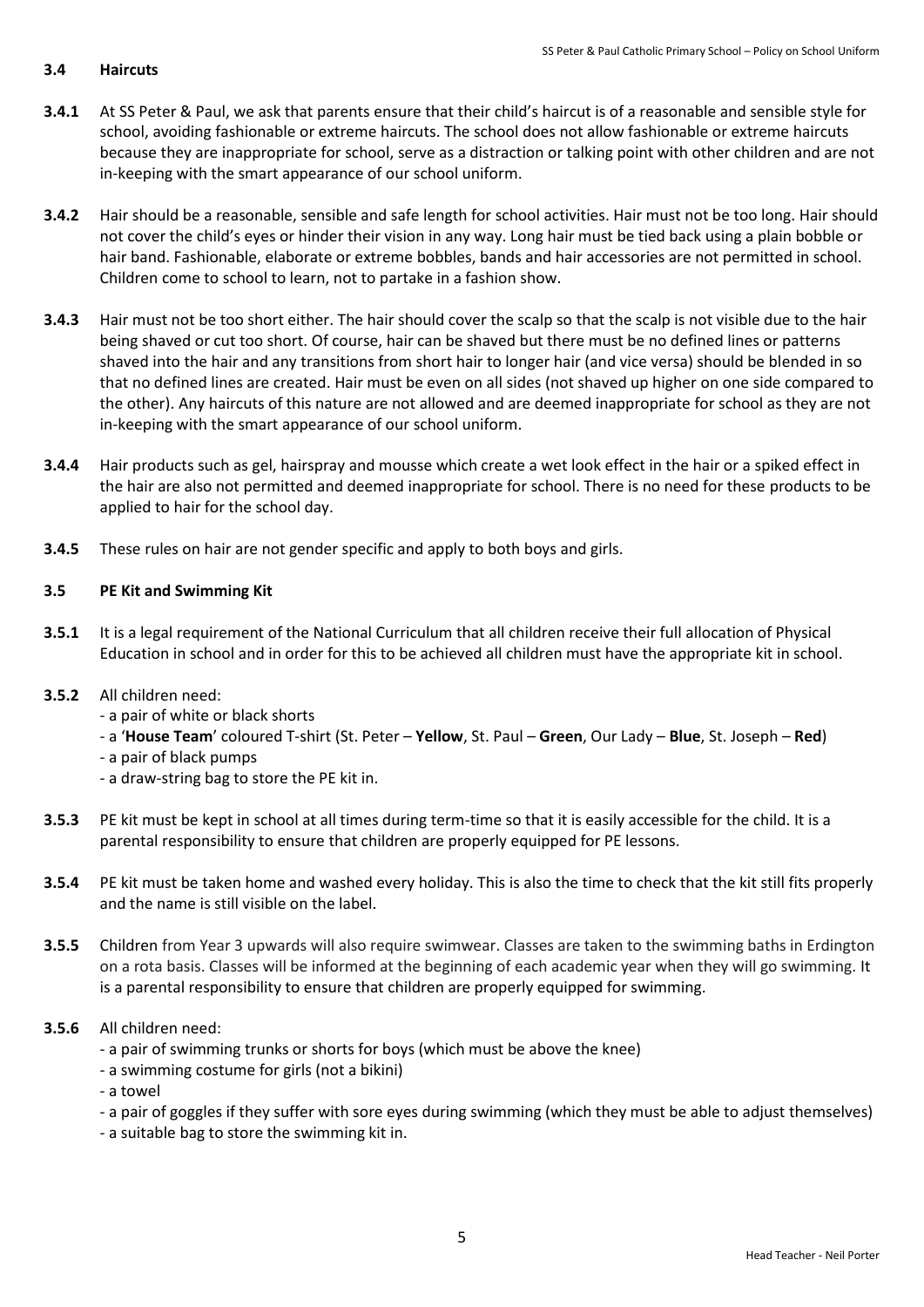#### **4.0 Enforcing the School Uniform Policy**

- **4.1** We ask all parents and carers who send their children to SS Peter & Paul Catholic Primary School to support our School Uniform Policy in its entirety. This policy in no way seeks to discriminate against any child's human right to have individuality, equality and freedom however, this policy looks to the promotion of cohesion and good order in the school, with regard for genuine health and safety or security considerations, thus balancing the rights of individual pupils against the best interests of the school community as a whole.
- **4.2** The Head Teacher will consider carefully reasonable requests to vary the rules outlined in this policy, in particular to meet the needs of any individual pupil to accommodate their religion or belief, ethnicity, medical, disability or other special considerations. All requests must be submitted in writing.

# **5.0 Non-compliance of the School Uniform Policy by Pupils and Parents**

- **5.1** Any child who does not comply with this School Uniform Policy will be disciplined for breaching the school's rules on uniform and appearance in accordance with our school's published behaviour policy.
- **5.2** Once the non-compliance has been identified a letter will be sent home to the parents explaining the rule which is not being complied with and what the parent should do to rectify the situation, immediately.
- **5.3** If the non-compliance continues then the Head Teacher or a member of the Senior Leadership Team may contact a parent directly and ask that a pupil go home to rectify the breach of the school's rules on uniform and appearance. This will not be recorded as an 'exclusion' but will be recorded as an 'authorised absence'.
- **5.4** If the pupil and parents continue to breach uniform rules in such a way as to be sent home to avoid school, or takes longer than is strictly necessary to effect the change, the pupil's absence may be counted as an 'unauthorised absence'.
- **5.5** If the situation continues then we may consider excluding a child on either a temporary or permanent basis in response to the continued breaches of this School Uniform Policy in line with the legal requirements for exclusion.

#### **6.0 The Role of Parents**

- **6.1** We ask all parents who send their child to SS Peter & Paul Catholic Primary School to support the school uniform policy. We believe that parents have a duty to send their child to school correctly dressed, looking clean and smart, ready for their daily learning. The children must have the correct uniform that is clean and in good repair.
- **6.2** If for any reason the parent does not agree with any aspect of the School Uniform Policy, the Head Teacher will consider carefully any reasonable requests to vary the rules outlined in this policy, in particular to meet the needs of any individual pupil to accommodate their religion or belief, ethnicity, medical, disability or other special considerations. All requests must be submitted in writing.
- **6.3** Any complaints, challenges or disputes regarding anything in this School Uniform Policy should be submitted in accordance with the school's complaints policy which is available upon request.

#### **7.0 The Role of the Governing Body**

- **7.1** The Governing Body supports the Head Teacher in implementing and enforcing the School Uniform Policy. It considers all representations from parents regarding the uniform policy and liaises with the Head Teacher to ensure that the policy is implemented fairly and sensitivity.
- **7.2** It is the governors' responsibility to ensure that the school uniform meets all regulations concerning equal opportunities.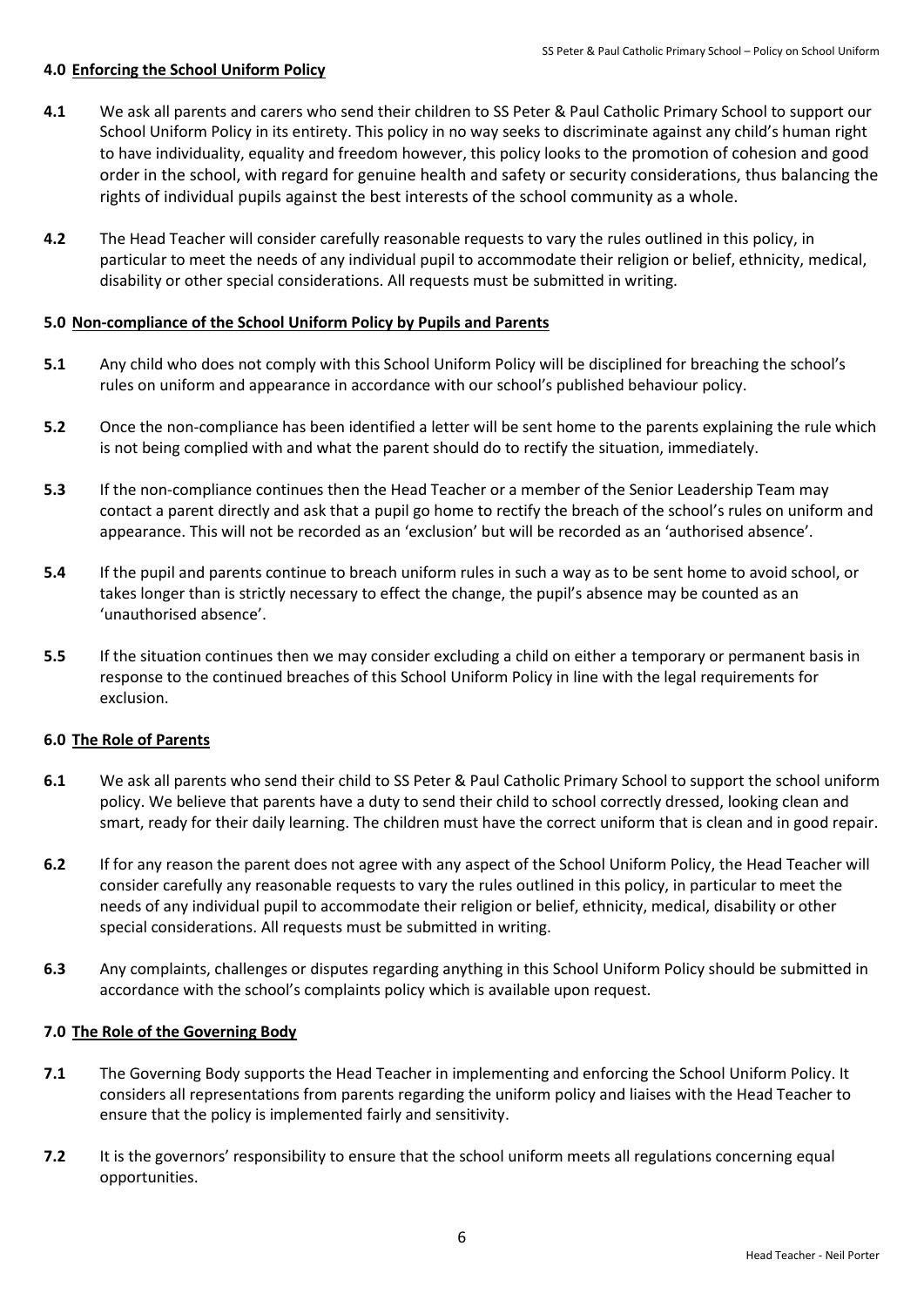**7.3** Governors ensure that the school uniform policy helps children to dress sensibly, in clothing that is hardwearing, safe and practical.

#### **8.0 Monitoring and Review**

- **8.1** The Governing Body monitors and reviews the School Uniform Policy annually through its committee work by: - requiring the Head Teacher to report to the governors on the way the school uniform policy is implemented,
	- considering, with the Head Teacher, any requests from parents for individual children to have special dispensation with regard to an aspect of school uniform,
	- seeking the views of parents, to ensure that they agree with and support the School Uniform Policy.